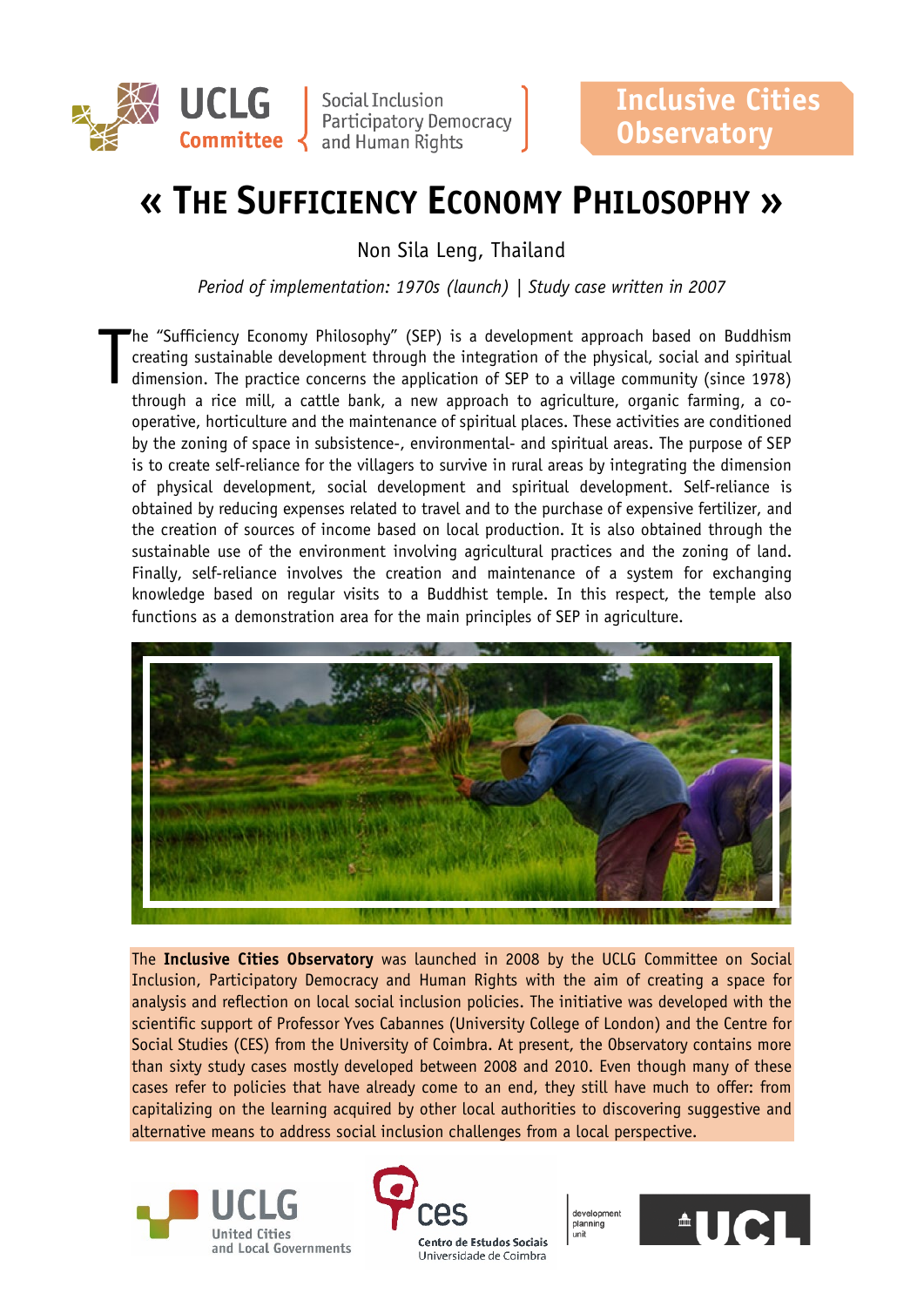# **Context**

#### *Government and decentralization context*

Local administration in Thailand is based upon the concept of decentralization, which allows local people to participate in local affairs under concerned laws and regulations. Under the country's existing administrative structure, authority is delegated from the capital to the region and then to local areas. In general, development policy and planning in Thailand is a combination of top-down and bottom-up approaches, while the public administration system of the country remains highly centralized. The Thai program of decentralization was initially referred to as Ngoen Pan ("Pass the Money"), or the Tambon Development Programme. The *Tambon* is a Thai geographic unit referring to a small group of villages. A number of *tambons* constitute a district. Most provinces have from 10-20 districts.

The Tambon Development Programme was initiated in 1975, but the idea of establishing basic local authorities in rural areas did not become a reality until in the 1990s, coinciding with the democratization of the political system. The Decentralization Act of 1999 set the fiscal decentralization target of increasing the percentage of local authority's expenditure to at least 20% of total national expenditure by 2001, and to at least 35% by 2006. This meant that not only the intergovernmental transfer of services but also fiscal decentralization had become an important legal mandate. The local autonomy system is distinct from the systems of central administration and local administration. It is made up of some 7,800 local authorities nationwide, and these are classified into five types. These local authorities are placed under the control and supervision of provincial governors and district officers who, along with the Minister of the Interior, have the authority to approve their annual budget plans and local regulations, dissolve local councils, and dismiss local councilors.

#### **Institutional level of policy development:** Subdistrict/village

# **Policy development**

"Sufficiency Economy Philosophy" (SEP) is an approach based on Buddhism implemented by His Majesty the King of Thailand and conceived as an alternative to mainstream development. Its underlying idea is to create sustainable development through the integration of the physical, social and spiritual dimensions in rural communities. It is based on three principles: (1) moderation is needed for sufficient protection from internal and external shocks through planning and implementation; (2) reasonableness is the application of knowledge through wisdom and prudence; and (3) self-immunity strengthens the community in order to deal with negative impacts of external events. The practice concerns the application of SEP to a village community through several projects: a rice mill, a cattle bank, a new approach to agriculture, organic farming, a co-operative, horticulture and the maintenance of spiritual places. Significantly, these activities are conditioned by a specific form of land management involving the zoning of space in subsistence-, environmental- and spiritual areas.

#### *Background*

The Sufficiency Economy concept was first mentioned in 1974 when His Majesty King Bhumibhol warned enthusiastic aspirants of totally modernizing the Thai economy to consider "sufficiency" as a more appropriate objective. Since the 1950s, His Majesty had been travelling extensively throughout the rural areas in Thailand and had set up study centres in different regions to do research on the potential development of each area relevant to their resource conditions. After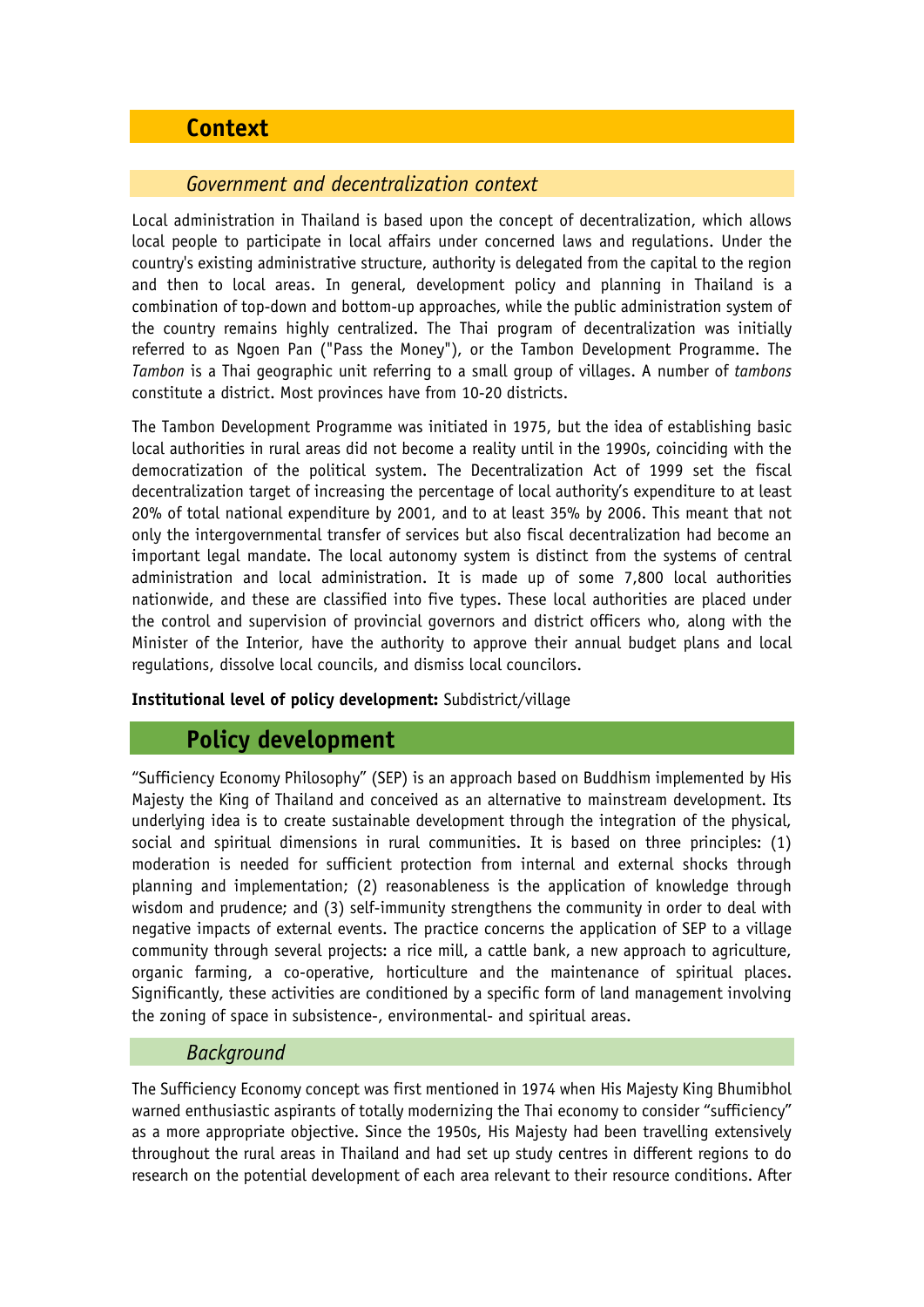the Asian economic crisis in 1997 in which numerous business organizations in Thailand went bankrupt, His Majesty reiterated the philosophy as the way to recovery that would lead to a more resilient and sustainable economy. Since 2001, a group of economists has been analyzing SEP with a view to furthering its application to the development process in Thailand. SEP is being applied to various areas of economic activity ranging from business to agriculture.

In the village under study, SEP was set up about 30 years ago by Thavorn, a Buddhist "development monk." Upon moving to the village, the monk began to develop the village and devoted his efforts, intelligence and resources to it for nearly 30 years. Almost all of the villagers believed and participated in his development projects, involving the reduction of expenses and self-reliance. The practice is related to existing networks, which include neighbouring villages, Royal patronage and the support of the government.

#### *Policy goals*

The purpose of SEP is to create self-reliance for the villagers to survive in rural areas by integrating the dimensions of physical development, social development and spiritual development. Self-reliance is obtained by the reduction of expenses related to travel and to the purchase of expensive fertilizer, and the creation of sources of income based on local production. It is also obtained through the sustainable use of the environment involving agricultural practices and the zoning of land. Finally, self-reliance also involves the creation and maintenance of a system for exchanging knowledge based on regular visits to a Buddhist temple. In this respect, the temple also functions as a demonstration area for the main principles of SEP in agriculture.

#### *Scope and implementation*

The village of Non Sila leng illustrates SEP through the integration of the socio-economic, physical and spiritual dimensions with regard to human needs based on Buddhism's compassion for humans and nature. There are 321 households in this village. The population is around 1305. Almost all of the villagers are farmers. Several practices were gradually introduced by the "development monk" Thavorn, who also became the community's acknowledged leader.

The motto of the rice mill, a central place for rice distribution, is "happiness together." It maintains profits for farmers by reducing the chain of intermediaries who manipulate prices and quantities. It not only serves this village but also the surrounding area. The rice is bought directly from farms and made into rice products branded in the name of the co-operative, then distributed and sold on Thai and international markets. Given the nature of organic agriculture, the ecology in the rice field is of high quality.

The bank of cattle and buffalo has been running since 2000, and currently has 1930 cows. It does not aim at making a profit. It serves the villagers and surrounding area. The farmers can loan and return a cow or a buffalo to the bank. Additionally, the farmers gain compost for their fields, which promotes SEP as organic farming and reduces the use of chemical fertilizer.

The co-operative is designed to help the farmers suffering from agricultural problems in the Northeast. The co-operative manages activities for its members; it sells members' rice, seeds and organic fertilizer; distributes products to the rice mill; and conducts the cattle bank. In June 2006, the number of members had risen to 2315 from an initial total of 104 members. The co-operative employs 5 workers, who do not pay rent since Thavorn supports accommodation.

A spiritual development area involves four sacred spaces. The temple is a zone of nonviolence for people and the environment. Nonsilaleng temple is the central place for the exchange of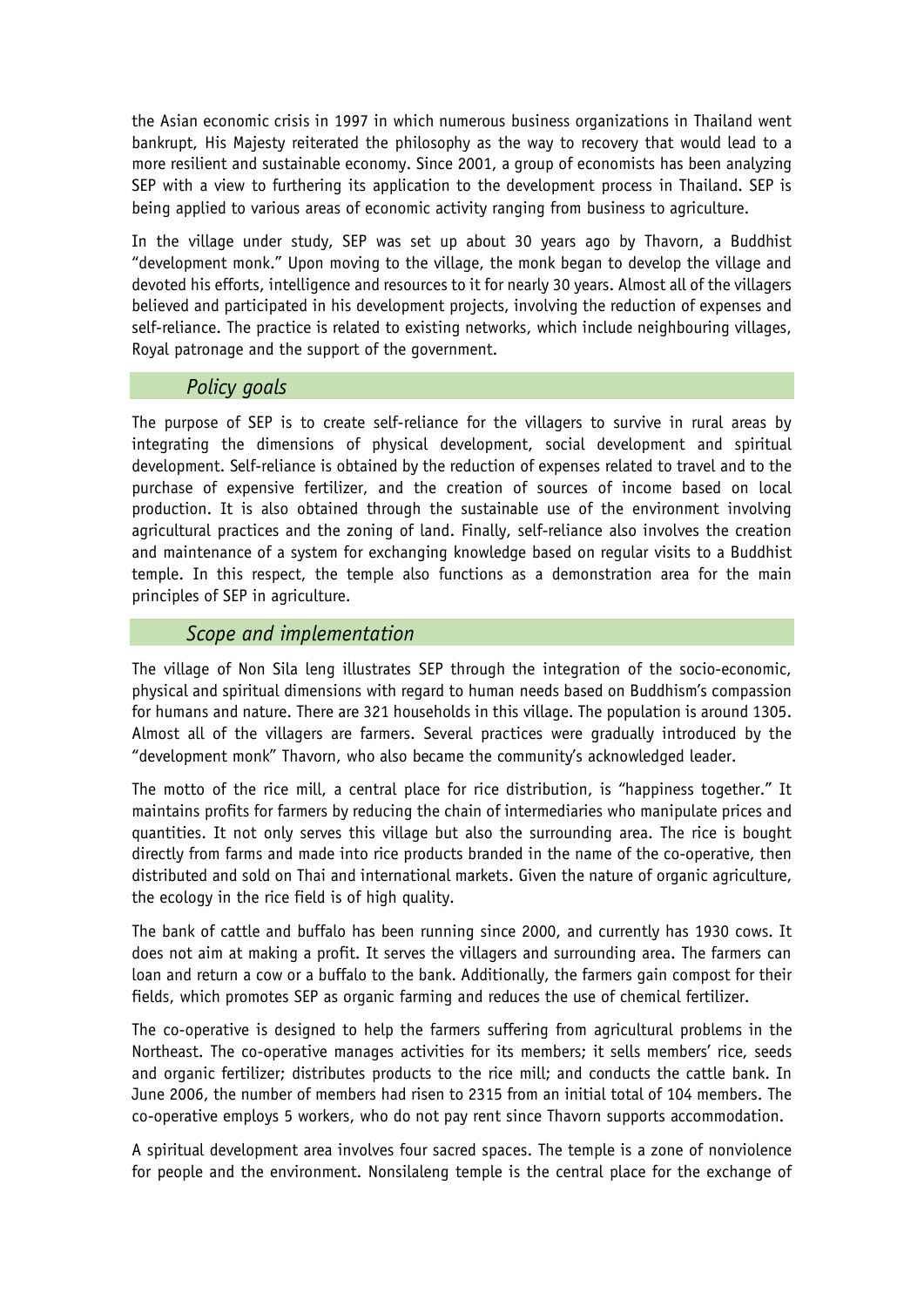information and acts as a meeting place for Buddhist activities and village development activities. Thavorn created an annual rotation plan for the villagers to visit the temple; the villagers go to the temple in rotation to each cluster monthly and therefore know each other and share development information. In this respect, the temple functions as a laboratory in which agricultural practices are demonstrated through the collective management of a livestock area, a planting area, a growing rice area, a pond, small houses for the monks, and a pavilion on the property of a monastery. Villagers care for this place by volunteering their energy in planting and cleaning. There is also a village shrine where small animals are kept and bamboo is grown. The monk obtained the land and planned this place for meditation and as a meeting place. Additionally, the villagers come to collect bamboo shoots as a supplement to their diet. Finally, four places were established to express gratitude to Thavorn from the villagers, with elements including a monument and open space as a worship area.

Before Thavorn came to this village, many villagers suffered from debt from the purchase of chemical products in the agricultural sector. This, in turn, resulted in environmental degradation from the intensive use of fertilizers and herbicides. Consequently, Thavorn promoted organic agriculture, which creates self-immunity in terms of household savings and the health of the farmers. Simultaneously, the quality of the ecology chain has improved, and people can collect crabs and insects in the paddy fields for food.

Horticulture reduces the expenses of buying and travelling. People plant crops around their fences. As individual families are able to exchange produce based on their needs, they look after their neighbours, which enhances compassion and good community relationships.

Land management finally is implemented by zoning areas for the villagers' subsistence while maintaining spiritual practices and the environment. It involves the conversion of public spaces for villagers to practice agriculture and a buffer zone to protect the swamp area at risk of village expansion. This is to protect the environment by zoning for meditation, the cattle and buffalo bank, and the area for meeting and gathering food. Zoning is an application of the principle of moderation according to which one produces enough to live on, while preserving the integrity of the environment.

## *Stakeholders, beneficiaries and participatory methodologies*

#### **Agents involved and beneficiaries**

The SEP responds to official development policies recommended by the public administration through a local administrative office and sub-district agricultural unit. However its implementation is largely autonomous and relies on the stimulus of a Buddhist monk who cooperates with the director of the village school and the village headman. The different projects not only benefit the village population, but also involve a network of surrounding villages.

In this respect, the co-operative based at Non sila leng village currently has 2135 members, which by far exceeds the village population. Through the production of the rice mill, agricultural production also reaches a national and international market.

#### **Participation processes and financing**

Great emphasis is placed on the collective management of the production process and on an ethic of sharing and compassion. Participation is rooted in the collective management of the co-operative, the rice mill and the cattle bank. The fundamental model for participation clearly comes from the way the Buddhist temple is run. Here, individuals periodically engage in collective endeavours in order to live and demonstrate the principles of SEP. The leader and the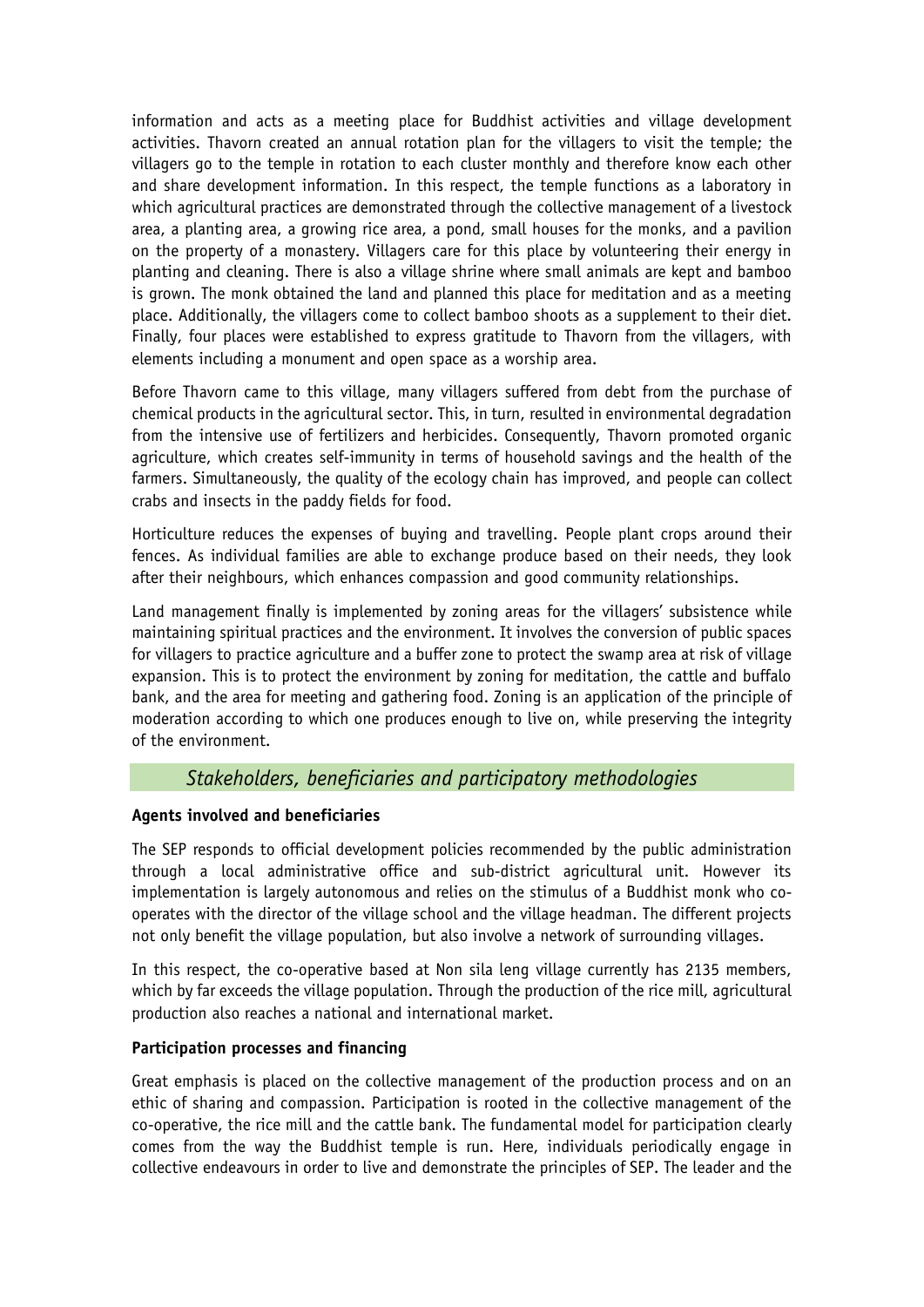villagers engage in a horizontal relationship rather than a hierarchical one, which means that both villagers and leader know about the problems facing the village and agree to work together toward a development solution, following the principles of SEP. The success of this community development effort is credited to the work of a moral leader who does not directly represent an institution. The informal co-operation among village, school and temple plays a key role for community planning.

The projects run in the village are to a large extent auto-financed. In 1979, the Buddhist monk created a foundation and the project he started was under Royal patronage allowing initiation of the rice mill.

# **Outcomes and reflections**

# *Key results and achievements*

Globally, SEP is a practice supporting the financial and productive autonomy of the village community, while developing an environmentally sustainable economy and including all members of the community in the production and management process. In this respect, the Buddhist principle of compassion and respect for people and the environment provides an ethical foundation. Household expenses are kept low and savings can be made through the wholesale distribution of rice at the rice mill. The latter reduces the chain of intermediaries who manipulate prices and quantities to the disadvantage of local communities. The cattle bank, with its system of lending cows for traction and fertilization has proven a big success and has started to spread as a model throughout the region. The same applies more generally to the work of the agricultural co-operative, which provides farmers in the Northeast region with rice, seeds and organic fertilizer. Generally speaking, SEP has proven to be a strong instrument of economic inclusion based on principles of community participation and the participatory transfer of knowledge.

## *Main obstacles*

The co-operation between the local administration office and the village community as represented by its spiritual leader the Buddhist monk has been subject to some friction, which is due to a confrontation between the secular-modernist approach of the administration and the spiritual emphasis of community development in the village. Institutional intervention from the government seems to lack the spiritual sensibility which developing the practice has involved at the grassroots level. This is also proven by the way SEP has, in the past been instrumentalized by military governments and has been used as a business model to cover up practices of corruption.

These problems of SEP at the interface of the government, the administration and local communities also point to the conditions of the replicability of the practice. According to people at the local level, the transfer of SEP requires rethinking a spiritual model of community development in which economic, social and spiritual issues are closely interrelated.

# **Further information**

The narrative was written in 2007 by Pechladda Pechpakdee, PhD Research Programme at Development Planning Unit, University College London under the coordination and edition of Prof. Cabannes assisted by Yasar Adnan Adanali, at the Development Planning Unit, University College London, UK.